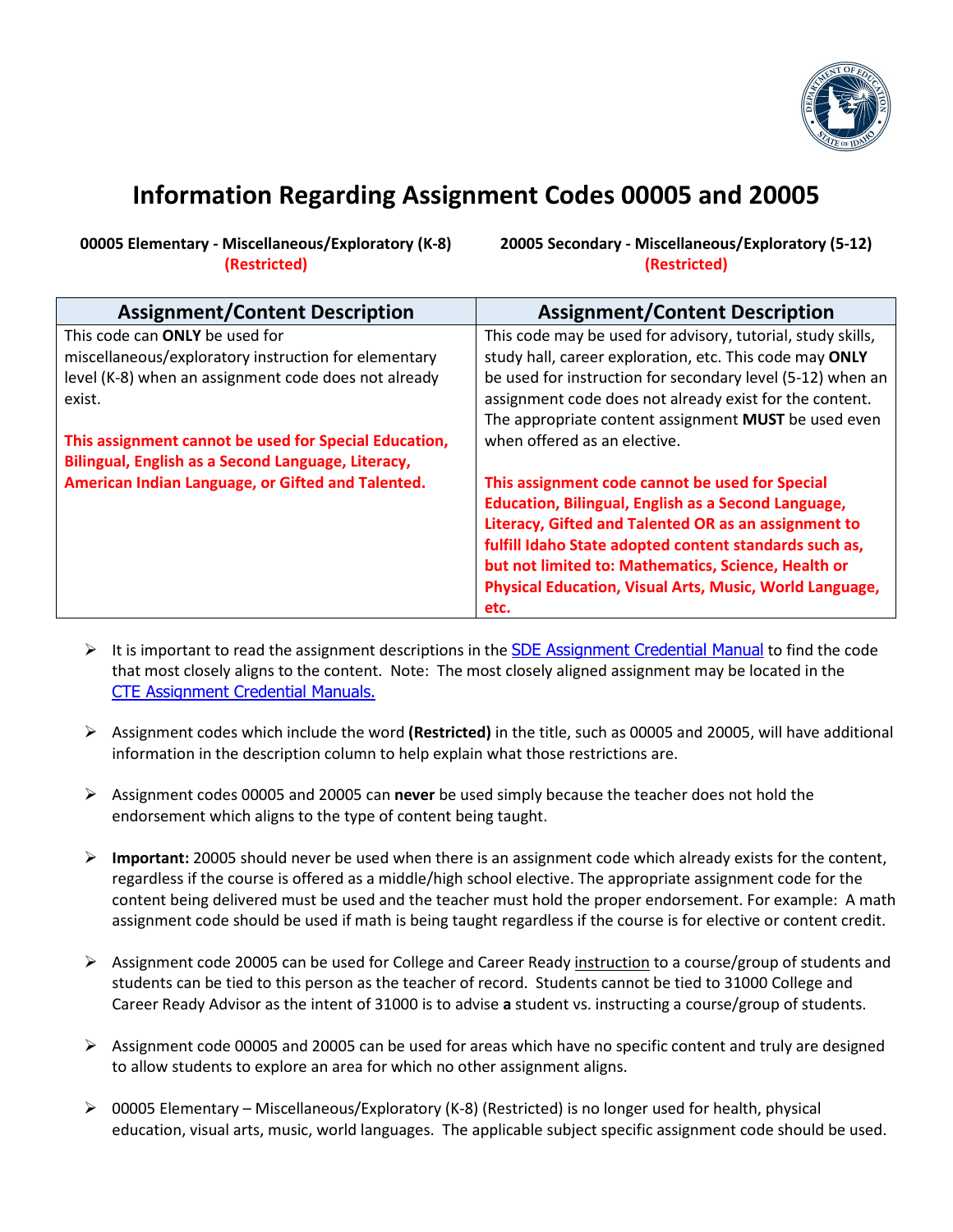

- $\triangleright$  A person with the 7010 All Subjects K-8 endorsement aligns to the following K-12 assignment codes but they should not be teaching content beyond the eighth-grade level content: 00029 World Language (K-12), 00031 Music (K-12), 00035 Visual Arts (K-12), 00051 Physical Education (K-12), 00052 Health (K-12), 24052 Spanish (K-12), 24102 French (K-12), 24252 German (K-12), 24342 Latin (K-12), 24852 American Sign Language (K-12), 33001 Teacher Librarian (K-12)
- $\triangleright$  Examples are provided below where 00005 and 20005 are being used incorrectly.
	- 00005 Elementary Miscellaneous/Exploratory (K-8) (Restricted) assignment code **cannot** be used for English as a Second Language. ESL must be coded using assignment code 01008 English as a Second Language (K-12) or 01009 English as a Second Language – Support (K-12) and the teacher must hold either the 7126 English as a Second Language (ESL) (K-12) endorsement or the 7038 Bilingual (K-12) endorsement.
	- Title I teachers who are **supplementing** the instruction of an elementary teacher of record should **not** be coded as 00005 but can be coded with the assignment code 00070 Supplement Instruction – Elementary (K-8) (Restricted).
	- Middle level assignments for mathematics, social studies, science and English taught by a 7010 All Subjects (K-8) endorsed teacher should **not** be coded using 20005 and must be coded using the applicable (5-8) content assignment codes below. The assignments are not to be used for high school content credit.
		- 02002 General Mathematics (5-8 Content) 51001 General English/Language Arts (5-8 Content) 54305 General Social Studies (5-8 Content) 53000 General Science (5-8 Content)
	- 20005 should **never** be used for credit recovery. The applicable content assignment code must be used and there must be an Idaho certified teacher with the appropriate endorsement providing the instruction.
	- Plato, NovaNet, Edmentum, OddesseyWare, Edguenity, etc. are forms of curriculum to be used to facilitate the instruction of an Idaho certified teacher. The assignment cannot be coded as 20005. The applicable content assignment must be used and the teacher must hold the appropriate endorsement that aligns to the assignment.
	- Independent Study courses should be coded according to the content being delivered by an appropriately endorsed Idaho certified teacher.
	- Regardless if a course is offered as an elective, 20005 should never be used when there is an assignment code which already exists for the content. The appropriate assignment code for the content being delivered should be used and the teacher of record must hold the proper endorsement.
	- Section Alias has been added to the Assignment Credential Report to help identify the actual course and determine if a different assignment code should be used to align to the content being taught.